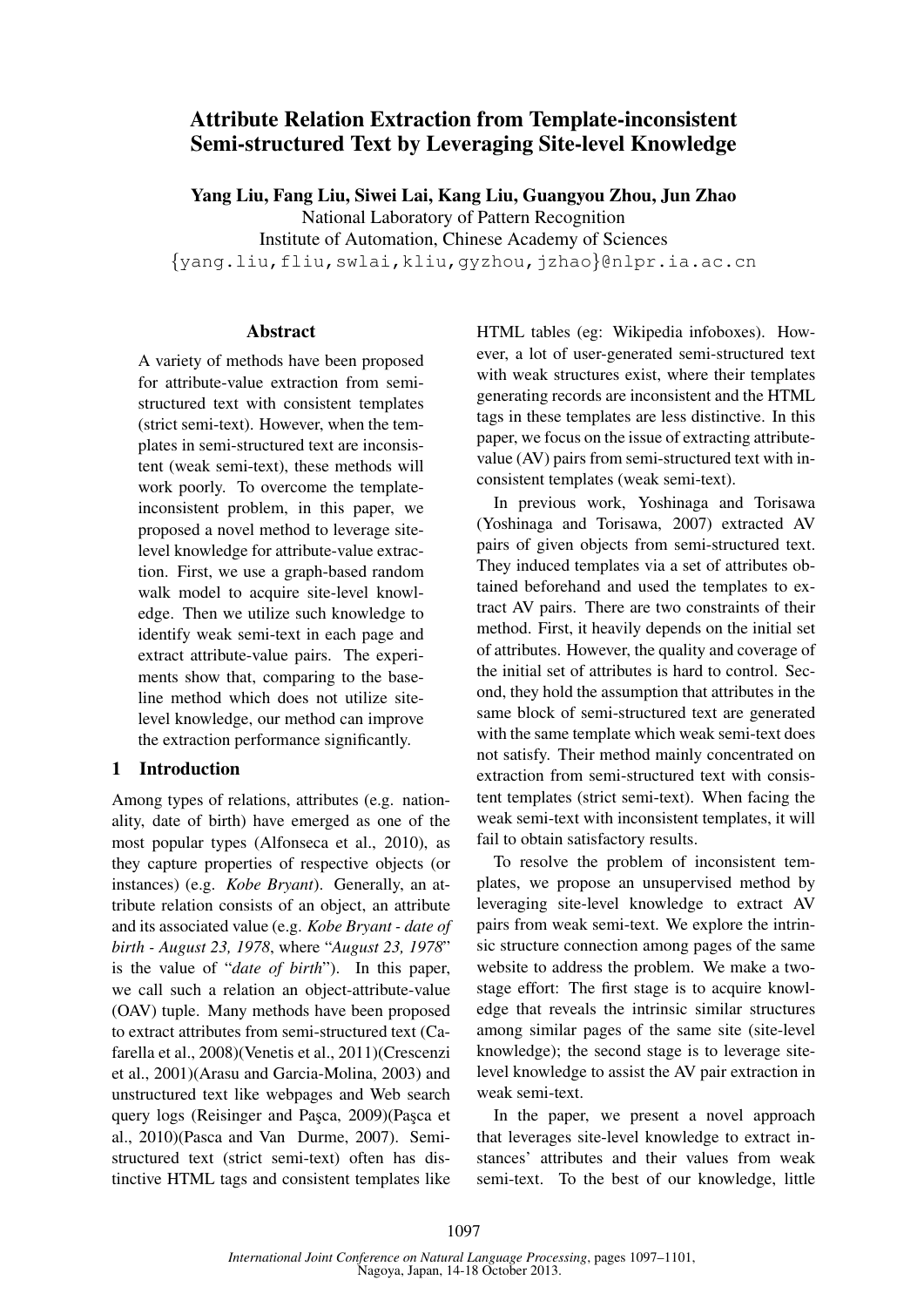

Figure 1: System overview.

work has addressed the problems to extract AV pairs form weak semi-text. The experimental results show that, when facing weak semi-text, our method outperforms the baseline method which does not leverage site-level knowledge.

#### 2 System Description

The system consists of two part: the site-level extraction and the page-level extraction (Figure 1). Site-level extraction aims to obtain site-level knowledge from pages of a website. Page-level extraction leverages obtained site-level knowledge to help the AV pair extraction from each page.

### 2.1 Site-level Extraction

We describe details of the modules in site-level extraction (Figure 1).

### 2.1.1 Weak Semi-block Identification and Attribute Template Learner

We first segment a webpage into several blocks based on the paragraph HTML tags. Then we align the initial attributes to text of each block. The aligned attributes are used to induce templates to extract more attributes. A template is composed of a prefix and a separator. The separator is referred to the character or word next to the matched attribute and the prefix means characters previous to it. We take the string which begins at the head of first html tag before the matched attribute and ends at the head of the matched attribute as the template's prefix. For example a HTML fragment "···<div class="spctrl"></div> 性 别(Sex):  $\exists f(Male) \cdots$ , in it, " $\forall \exists f(Sex)$ " is the attribute, " $\lt \lt \lt du$  " is the prefix and ": " is the separator, the template is " $\langle$ div $\rangle$  WC: " where WC is a placeholder for the attribute. And we set the prefix's window size as 15. If no html tag has been found within the window, then the template of this attribute is abandoned. Finally, we obtain a collection of templates of the weak semi-block.

We employ heuristic rules based on aligned attributes number and types and templates number



Figure 2: An example of our constructed graph.

to judge whether a block is a weak semi-block or not. Settings of two rules are discussed in the experiment at Section 5.4.1. They are: i) number of strings matched to initial attribute list is no smaller than  $t1$ , and ii) sum of attributes' probabilities having been matched to strings in the text is larger than  $t2$ . We represent them with a parameter vector  $T = (t1, t2)$ .

#### 2.1.2 Attribute Extraction

The obtained templates are used to extract more attributes in each block. Intuitively, more frequent a template is found in a weak semi-block, more likely a string extracted by that template is an attribute. Based on this idea, templates with higher frequencies will have higher priority than those with the lower frequencies when extracting attributes. After we run through all the pages of the site, we get a collection of templates and attributes. Then we rank them to obtain site-level knowledge.

#### 2.1.3 Ranker

To rank obtained templates and attributes to get site-level knowledge, we use the graph walk based technique (Wang and Cohen, 2007)(Wang and Cohen, 2009).

In the graph (Figure 2), attributes in initial attribute list are used as seeds. And these seeds are used to match the attributes in weak semi-block of a document (or a page) to learn templates. Then these templates are used to extract new attributes from the weak semi-block of a document (or a page). Intuitively, we consider that seeds appearing frequently are with high quality, templates derived by these seeds are tend to have good quality, and documents containing these seeds and templates are also deemed as high quality. Inversely, high quality documents also produce high quality attributes and high quality templates.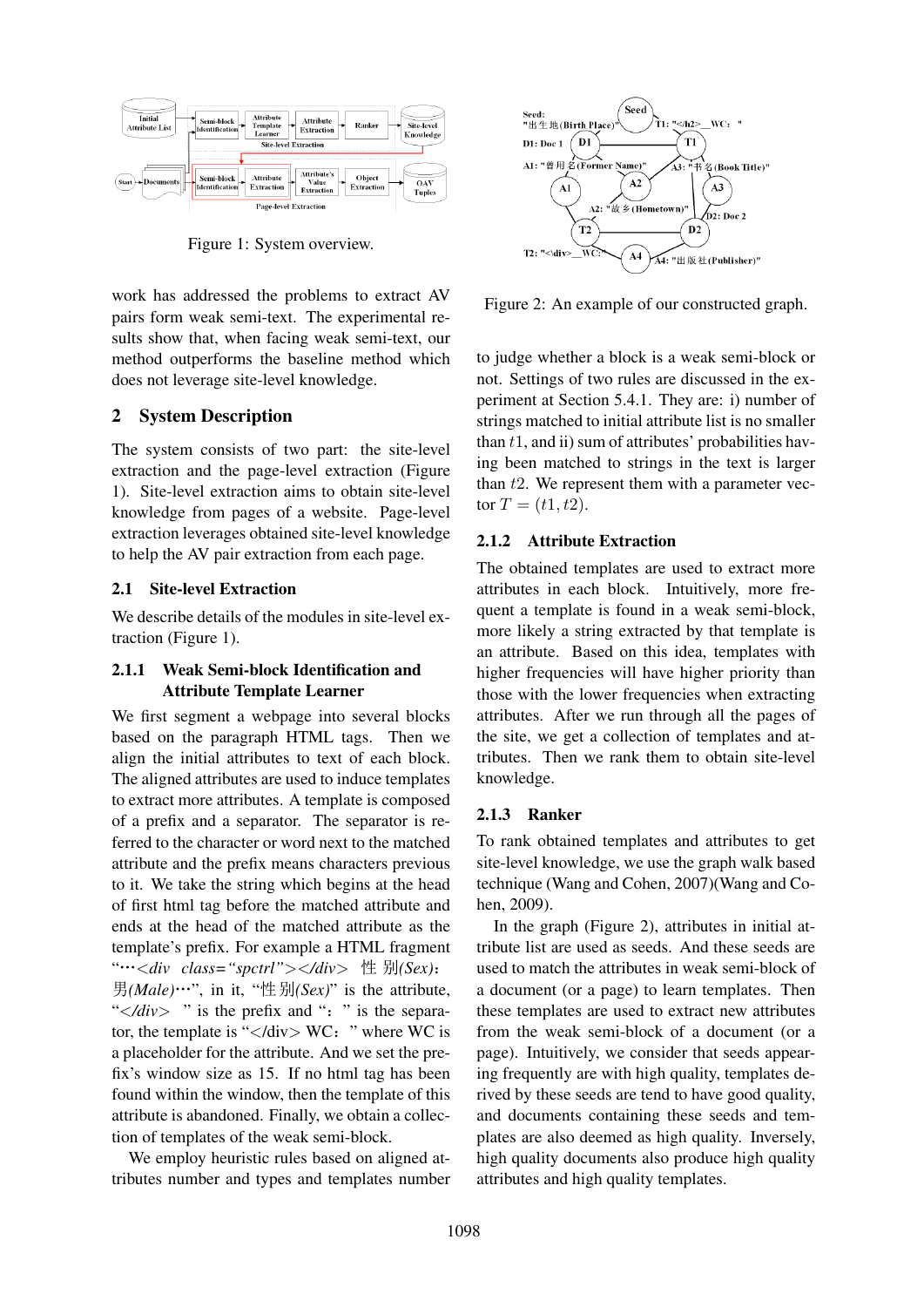We utilize random walk with restart (RWR) to provide relevance score between two nodes (Tong et al., 2006). After the computation, we rank the attributes and templates by their probabilities in the final state vector.

We further refine the obtained ranked attributes by filtering obvious errors and the low ranks (sitelevel attributes) and generalize the top ranked templates by some rules (site-level templates). Sitelevel attributes and site-level templates composed the site-level knowledge.

## 2.2 Page-level Extraction

This section describes modules in page-level extraction (Figure 1).

## 2.2.1 Weak Semi-block Identification and AV Pair Extraction

To identify weak semi-block, we take the advantage of site-level knowledge to make several empirical rules based on the alignment of site-level templates and text of each block. The strings extracted by the templates are attribute candidates (*AttCandi* for short). We think only *AttCandies* extracted by authentic templates are correct attributes. A template is regarded as authentic once an *AttCandi* extracted by it exists in the site-level attributes. In the extraction of attribute's values, we follow the method in (Yoshinaga and Torisawa, 2007) with the hypothesis that an attribute immediately precedes its value, and another AV pair immediately follows those values.

## 2.2.2 Object Extraction

we need to obtain objects of AV pairs to form attribute relations (OAV tuples) mentioned in Section 1 (eg: *Kobe Bryant - DateOfBirth - August 23, 1978*). We inspect several sampled pages and find their shared unique HTML template of objects for AV pair in their own pages. And then use this shared template to extract objects in each pages.

## 3 EXPERIMENTS

### 3.1 Experiment Settings

We carry out the experiments on 3 million Baidu Baike<sup>1</sup> (Baike for short) pages. In them, 1/3 of the pages (observed from our sampling) contain weak semi-text. For pre-processing, we remove infoboxes in each page which are strict semi-text.



Figure 3: P/R curves with different  $T = (t1, t2)$ .

We evaluate on two aspects where site-level knowledge takes effect, they are: 1) weak semiblock identification in page-level extraction; 2) AV pair extraction in page-level extraction. We randomly sample 300 pages for manually labeling. 99 in them contain weak semi-blocks, and 1022 OAV tuples are labeled in the 99 pages. We use the manually labeled data as benchmark.

### 3.2 The Baseline

To demonstrate the effectiveness of incorporating the site-level knowledge, we implement a baseline system similar to Yoshinaga and Torisawa (Yoshinaga and Torisawa, 2007), which does not utilize the site-level knowledge. For comparison with our method, unlike their work which obtains initial attributes via search engine by manually generated regular expressions (it is hard to repeat precisely), we use the same initial attributes (attributes in infoboxes of Chinese Wikipedia) with our system as input.

### 3.3 Evaluation on Weak Semi-text

## 3.3.1 Evaluation on Weak Semi-block Identification (Ours vs. Baseline)

For weak semi-block Identification, we vary parameter vectors  $T = (t1, t2)$  (Section 3.1) to show the selection of parameters. We set  $t1 = \{x :$  $1 \leq x \leq 10$ ,  $t2 = \{0, 0.001, 0.002\}$ . Details of their effects to precision curves and recall curves are shown in Figure 3.

Since the contradiction between precision and recall in figure 3, we think high precision is more important comparing to high recall. For that, if we fail to recall a weak semi-block, we still have chance to get the same features this weak semiblock contains from others in the same site and recall it when doing page-level extraction with the help of site-level knowledge, however, if we identify the incorrect weak semi-block, the incorrect knowledge in it will be added to site-level knowledge which will bring amount of errors to our results when utilizing it to help page-level extrac-

<sup>1</sup> http://baike.baidu.com/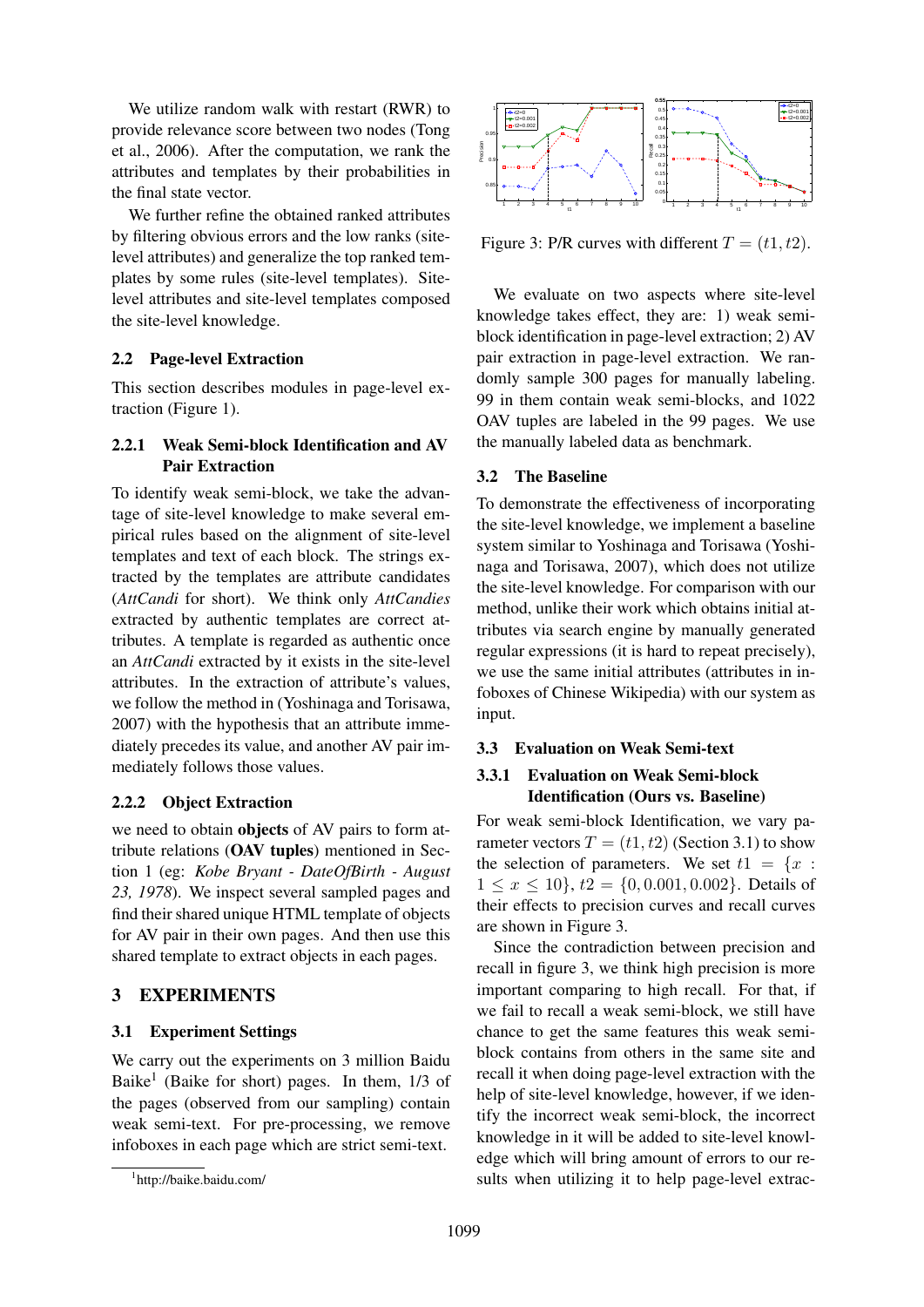Table 1: Performances of weak semi-block location.

|                           | Jutput number | `orrect | Precision     | Recall | F-measure |
|---------------------------|---------------|---------|---------------|--------|-----------|
| <i>Baseline_T</i>         |               |         |               |        |           |
| $Baseline \, T_{\gamma}$  |               |         | .84           | ).505  | 1.633     |
| $Baseline \perp \n\alpha$ |               |         | $194^{\circ}$ | . 364  | .326      |
| $SiteExt\_T_{\alpha}$     |               |         |               | 0.970  | 0.965     |

Table 2: Strict and loose precision (P), recall (R) and F-measure (F) comparison of OAV tuple acquisition.

|                          | P-strict         | R-strict | F-strict | P-loose | R-loose | F-loose |
|--------------------------|------------------|----------|----------|---------|---------|---------|
| $Baseline \perp_B$       | 1.822            | () 159   | 0.266    | 0.888   |         | 0.287   |
| $Baseline \perp'_{\sim}$ | 169 <sub>1</sub> |          | 0.470    | J.736   | 0.380   | 0.50    |
| $Baseline T_{\alpha}$    | 0.856            | ). 30.   | 0.452    | 0.918   | 1.330   | 0.485   |
| $SiteExt T_{\alpha}$     | .844             | 0.770    | 0.805    | 0.887   | 0.810   | 0.847   |

tion. Therefore, we choose T as  $T_{\alpha} = (4, 0.001)$ , for our system (SiteExt), which gives a relatively higher recall with a high precision (Figure 3).

We compared  $SiteExt T_{\alpha}$  with  $T = T_{\alpha}$  and the baseline system which respectively uses  $T_{\alpha}$ ,  $T_{\beta} = (7, 0.001)$  and  $T_{\gamma} = (2, 0)$ . The weak semiblock identification module of the baseline system is the same with the weak semi-block identification module of SiteExt in site-level extraction (Section 3.2). Therefore the results in these two modules are the same. From Figure 3, we can see that  $Baseline_T_{\beta}$  brings the highest recall within the ones bringing highest precision, and *Baseline*  $T_{\gamma}$  brings the highest precision within the ones bringing highest recall.

Table 1 shows that  $SiteExt T_{\alpha}$ 's performance has a dramatic improvement comparing to other baseline systems which do not leverage site-level knowledge. The reason is that site-level knowledge captures attributes and templates specific to Baike. Meanwhile, weak semi-blocks in each page of the same site also share these features. As a result, we can identify more weak semi-blocks and reduce the incorrect ones with the same initial attribute set.

### 3.3.2 Evaluation on Object-Attribute-Value (OAV) tuples (SiteExt vs. Baseline)

We then evaluate the results of OAV tuple extraction. For different items in an OAV tuple, we select different similarity-computing methods. Because objects and attributes in an OAV tuple are always short phrases only with several words, we consider them as correct when their similarity meets a strict merit. On the other side, the value often contains descriptive contents which have more words. A small size of noises is acceptable. Therefore, besides the strict merit, we further select a loose merit. The two merits are shown in (3) and (4).

$$
S_{loose} = \frac{len(wd(V_{bm} \bigcap wd(V_{ext}))}{min(len(wd(V_{bm}), len(wd(V_{ext}))))} \quad (1)
$$

$$
S_{strict} = \frac{len(wd(V_{bm} \bigcap wd(V_{ext}))}{max(len(wd(V_{bm}), len(wd(V_{ext}))))} \tag{2}
$$

Where  $V_{bm}$  and  $V_{ext}$  separately denote the string of an attribute's value in benchmark and in our extraction results,  $wd(V)$  is a set of different words in  $V$ , and  $len(s)$  means sum of words in a set s. In the experiment, we set the thresholds both as 0.75. When all the similarity scores of three items (object, attribute, value) exceed the threshold, the extracted OAV tuple is regarded as correct.

Table 2 shows the performance of different systems. Comparing to Baseline  $T_{\alpha}$ , SiteExt  $T_{\alpha}$ has great improvements in recall and has a slightly loss in precision.  $SiteExt\_T_{\alpha}$  outperforms the other two baseline systems in both precision and recall. The experiment results prove that sitelevel knowledge is quite essential and effective to promise a good performance when extracting OAV tuples from weak semi-text of the same website. The two systems use the same initial attribute set as input, our method can identify more weak semiblocks and extract more OAV tuples. It also proves that our method is less sensitive to the initial attribute set.

#### 4 Conclusion

In this paper, we propose a novel approach that acquires site-level knowledge via a graph-based random walk model and leverages such knowledge to extract attribute relations from weak semitext. Experimental results show that we can significantly improve the performance of identifying weak semi-text and OAV tuple extraction.